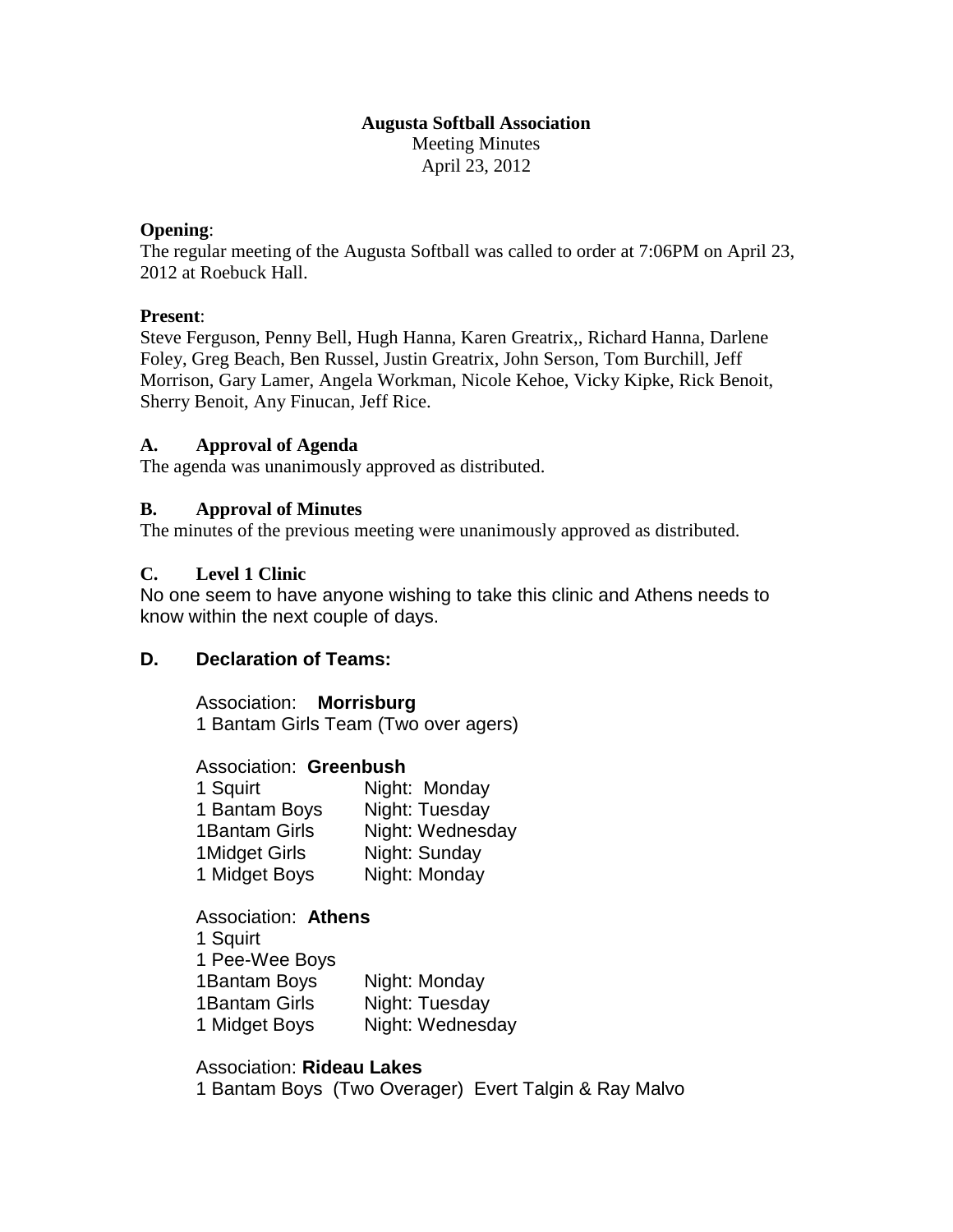|                  | Night: Tuesday                                |                         |
|------------------|-----------------------------------------------|-------------------------|
| Association: Lyn |                                               |                         |
| 1 Squirt         | Night: Thursday                               |                         |
| 2 Pee-Wee Boys   | Night: 1 - Thursday                           | 2 - Tuesday             |
| 2 Pee-Wee Girls  | Night: 1 - Wednesday                          | 2 - Tuesday             |
| 2 Bantam Boys    | Night: 1 - Wednesday                          | 2 - Thursday (2 overage |
|                  | on each team) - Austin Redmen, Jordon Serson, |                         |
|                  | Joseph Birtch and Chad Macardi                |                         |
| 2 Midget Girls   | Night: 1 - Sunday                             | 2 Monday                |
|                  |                                               |                         |

## Association: **North Augusta**

| 1 Mosquito      | Night: Monday                                       |
|-----------------|-----------------------------------------------------|
| 1 Mites         | Night: Monday                                       |
| 1 Squirt        | Night: Tuesday                                      |
| 1 Pee-Wee Boys  | Night: Thursday                                     |
| 1 Pee-Wee Girls | Night: Thursday                                     |
| 1 Bantam Girls  | Night: Tuesday                                      |
| 1Midget Boys    | Night: Wednesday (1 overager - voted) Jordon Markel |
| 1 Midget Girls  | Night: Thursday                                     |

\*\*It was given to North Augusta to have this one exception for the overeager on the Midget Boys team, so they could have a team. We were told he was a weak player and he would be pitching. Seconded by Richard Hanna - Passed. If it turns out to be a dynamic player it will be reviewed.\*\*\*

## Association: **Smiths Falls**

| 1 Pee-Wee Boys | Night: Tuesday |
|----------------|----------------|
| 1 Bantam Boys  | Night: Sunday  |
| 1 Midget Girls | Night: Tuesday |

## Association: **Spencerville**

| 1 Mosquito    | Night: Monday (Front Diamond)   |
|---------------|---------------------------------|
| 1 Mites       | Night: Monday (Back Diamond)    |
| 1 Squirt      | Night: Wednesday (Back Diamond) |
| 1 Bantam Boys | Night: Tuesday (Back Diamond)   |

## Association: **Domville**

| 1 Bantam Girls | Night: Tuesday  |
|----------------|-----------------|
| 1 Midget Girls | Night: Thursday |

## Association: **Johnstown**

- 1 Squirt
- 1 Pee-Wee Boys

## Association: **Cardinal**

1 Pee-Wee Girls Night: Monday (2 overagers) Breanne Jackson & Rheal Baubreau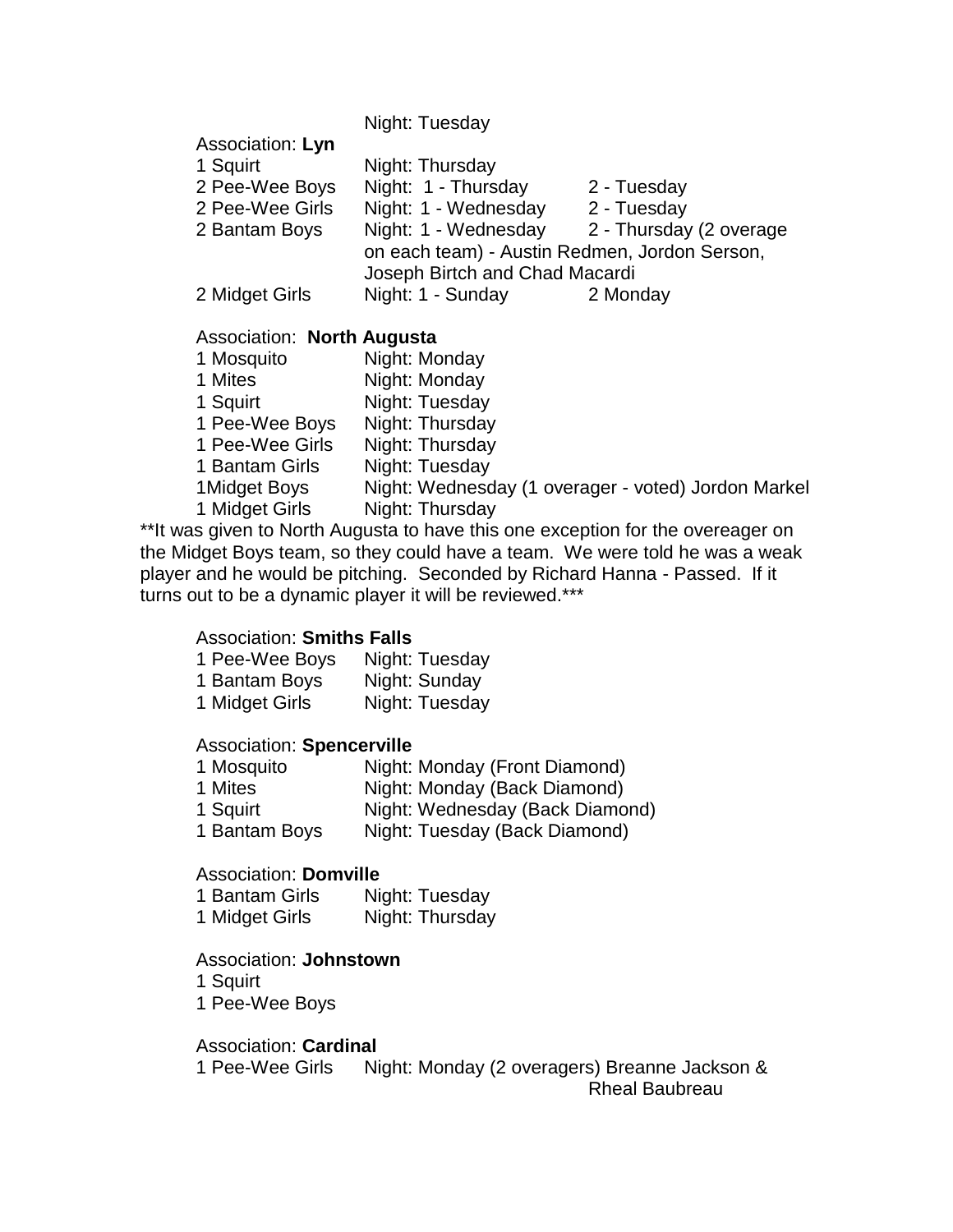## Association: **Maynard**

| 1 Mites        | Night: Monday                           |
|----------------|-----------------------------------------|
| 1 Squirts      | Night: Tuesday                          |
| 1 Bantam Girls | Night: Thursday                         |
| 1 Midget Boys  | Night: Monday                           |
| 1 Midget Girls | Night: Tuesday (1 overager) Aaron Mayvo |

\*\*Motion to allow 1 overeager on the Midget Girls team in order for them to have a team. Motioned by Nicki and seconded by John. This was passed but again cannot play corners, pitch, or infield, or catch.\*\*

# **E. Fees**

All payments of tournament fees are to be paid by June 1st. All levels are to give \$50.00 per team for mid-season tournaments. (Squirt and up) From Pee-Wee and up are to pay \$10.00 to play in the Augusta league. Please send your cheques to: Augusta Minor Softball, C/O Penny Bell 7036 County Road 29, Brockville, ON, K6V 5T4.

# **F. Playoff Format**

This was not decided at the meeting it will be discussed and voted on via email.

# **G. Coaches Meeting:**

There will be a coaches meeting held at Meadowview Public School in Addison on May 9, 2012.

# **H: Midseason Tournaments:**

| Squirts             | Greenbush     |
|---------------------|---------------|
| Pee-Wee Girls       | Lyn           |
| Pee-Wee Boys        | <b>Athens</b> |
| <b>Bantam Girls</b> | Domville      |
| <b>Bantam Boys</b>  | Spencerville  |
| <b>Midget Girls</b> | Greenbush     |
| <b>Midget Boys</b>  | <b>Athens</b> |
|                     |               |

\*\*Dates must be submitted by June 1\*\*

# **I: Yearend Tournaments:**

Squirt Athens

\*\*Dates must be submitted by June 1\*\*